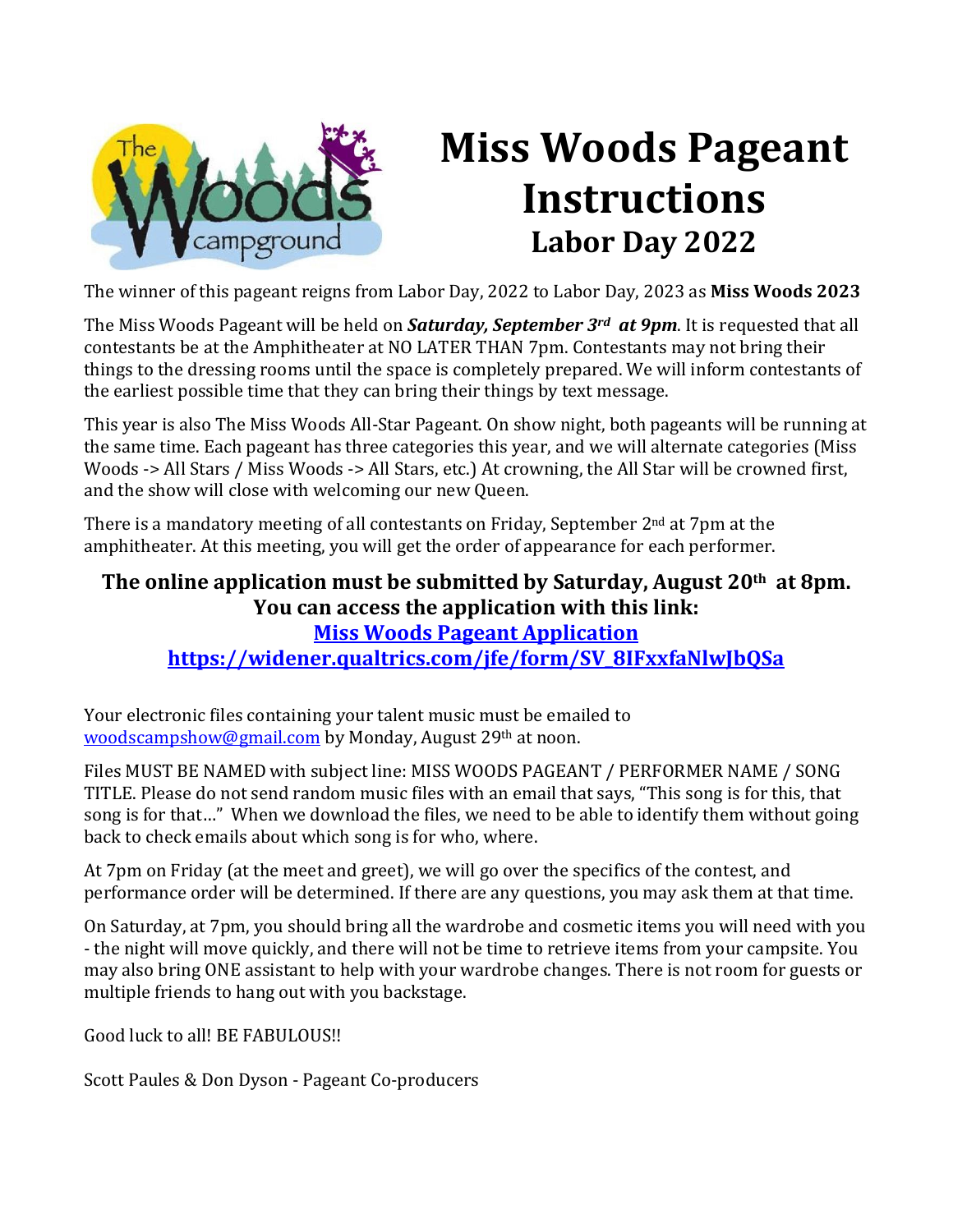### **Miss Woods Pageant Release Statement**

I, \_\_\_\_\_\_\_\_\_\_\_\_\_\_\_\_\_\_\_\_\_\_\_\_\_\_\_\_\_\_\_\_\_\_\_(First/Last), hereby release The Woods Campground and the Pageant Coordinators from any legal responsibility for injury that may occur to myself or any of my pageant group during the 2022 Miss Woods Pageant. I also certify that I am over the age of 21 (legal age to drink and enter a bar in Pennsylvania).

(Print) (Sign) (Date)

\_\_\_\_\_\_\_\_\_\_\_\_\_\_\_\_\_\_\_\_\_\_\_\_\_\_\_\_\_\_\_\_\_\_\_\_ \_\_\_\_\_\_\_\_\_\_\_\_\_\_\_\_\_\_\_\_\_\_\_\_\_\_\_\_\_\_\_\_\_\_\_\_ \_\_\_\_\_\_\_\_\_\_\_\_\_\_\_

Cell #

Email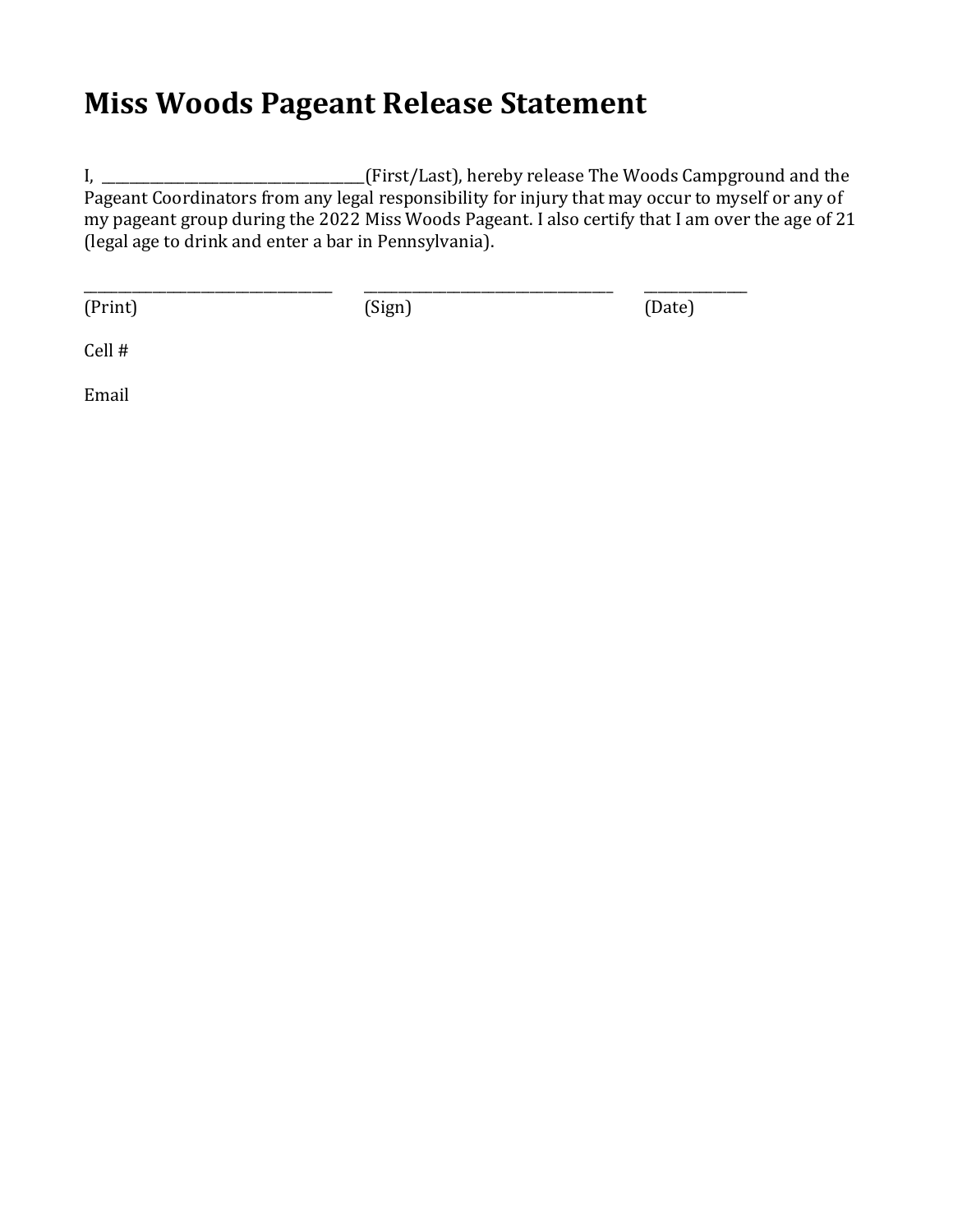## **Miss Woods Pageant 2022**

#### **About the Miss Woods Pageant:**

The Miss Woods Pageant is a special celebration of pride within The Woods Campground community. It gives our community an opportunity to celebrate the spirit of love and inclusiveness here at The Woods. It also allows us to find a queen who will represent that sense of connection for the upcoming year as an active and visible member of the camp community.

As part of our commitment to that spirit of love and acceptance, we welcome people of all genders and expressions to run for the title of Miss Woods. While the pageant is femme identified and crowns Miss Woods a Queen, we embrace any camper who wants to join in the experience to compete.

The spirit of Miss Woods is to represent and promote the Campground with the dignity and pride we share as a camp community. Only those who will participate and represent The Woods in community events and campground activities should enter the competition.

Please be aware that this competition IS NOT PART OF THE MISS PENNSYLVANIA PAGEANT CIRCUIT, and The Woods will not sponsor your entry in other competitions.

#### **Terms and Obligations:**

#### **Winner will receive:**

- The Queen
	- o The Crown & Flowers
	- o A cash prize from the Queen's Fund
	- o The Woods Campground generously supports the Miss Woods Pageant by providing:
		- 2023 Woods Membership
		- \$400 Gift Card This is enough money to cover the camping fees for the weekends that Miss Woods is expected to be present at camp (see obligations) if she is not a Perm camper. The Queen is welcome to use the card at her discretion.
	- o The Miss Woods sash which will be passed to each successive Queen
- First Alternate
	- o 2023 Woods Membership
	- o Cash Prize from the Queen's Fund
- Fan Favorite
	- o A stunning drag jewelry set
- Miss Congeniality
	- o A fantastic prize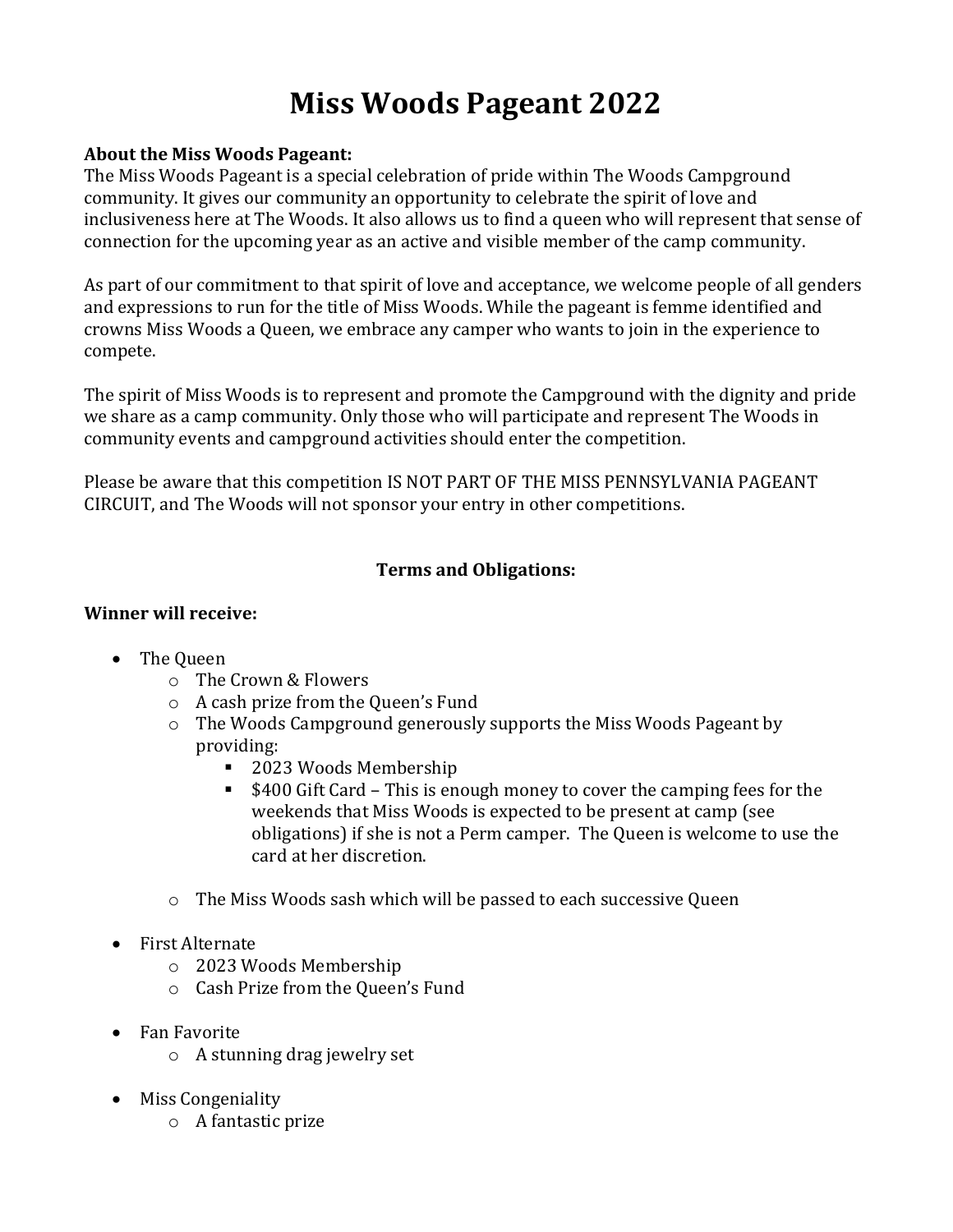#### **Miss Woods' Obligations:**

(Set forth by The Woods Campground and Pageant Coordinators)

• Ambassador Obligations

Miss Woods is expected to serve as an ambassador for the campground during her reign. This includes speaking positively about The Woods and the community here at camp in all of her appearances in and outside of the campground. She is encouraged to wear her crown and/or sash as often as her schedule and performances allow.

• Charity Obligations

The Miss Woods Pageant has a relationship with the Philadelphia AIDS Fund. As part of this relationship, Miss Woods has the following obligations:

- $\circ$  One Fundraiser for The Philadelphia AIDS Fund. This fundraiser can be held any weekend at camp in coordination with the camp management and the pageant coproducers. The goal is to practice fundraising for a charity organization. The fundraiser should be a raffle or other easy-to-organize and run event. A liquorbasket raffle is an easy and almost always successful option. If you would like ideas or suggestions, please feel free to ask. Our goal as producers is to see you be successful in your efforts.
- $\circ$  Assist with the organization and planning of the 12 Drags of Christmas show that happens every year during Christmas in July Weekend. The goal here is to gain experience working within the camp drag community to promote collaboration and event planning skills. The Executive Director of the Philly AIDS Fund has overall oversight of the event. They will appoint a 12 Drags Showrunner who will produce the show. Your job as the reigning Queen will be to work collaboratively with the Showrunner to assist her with the preparation, planning and execution of the show.
- Other Obligations
	- o Attend and perform at the Woods Offseason Tour 2022/2023 events (2 events, venues TBD)
	- o Attend MOST of the major Woods weekend events, including Memorial Day party, 4th of July Show, 12 Drags of Christmas, Labor Day Show (immediately following Pageant). As Miss Woods, you are always welcome to perform!!!
	- $\circ$  Coordinate the Queens' Fund Bake Sale. This is usually held on the Saturday of  $4<sup>th</sup>$  of July Weekend, and can be moved if requested before January of your title year.
	- o Be an active member of The Woods! Even if you aren't performing on a given weekend, you should try to make it to The Woods on non-major weekends throughout the year. Show your camp pride - DON'T just win the crown and come back for your step-down a year later!!
	- o Support the pageant for Miss Woods 2023. This will be YOUR step-down performance… make it a number to remember!!!!
	- o Grow the Queen's Fund through your reign. The Queen's Fund is the only resource for the Miss Woods Pageant. It is used for supplies for the pageant itself and the prizes for winners. Queens usually do this through various fundraising events during the season.
	- o Select the "Queen's Choice" for the 2023 Pageant.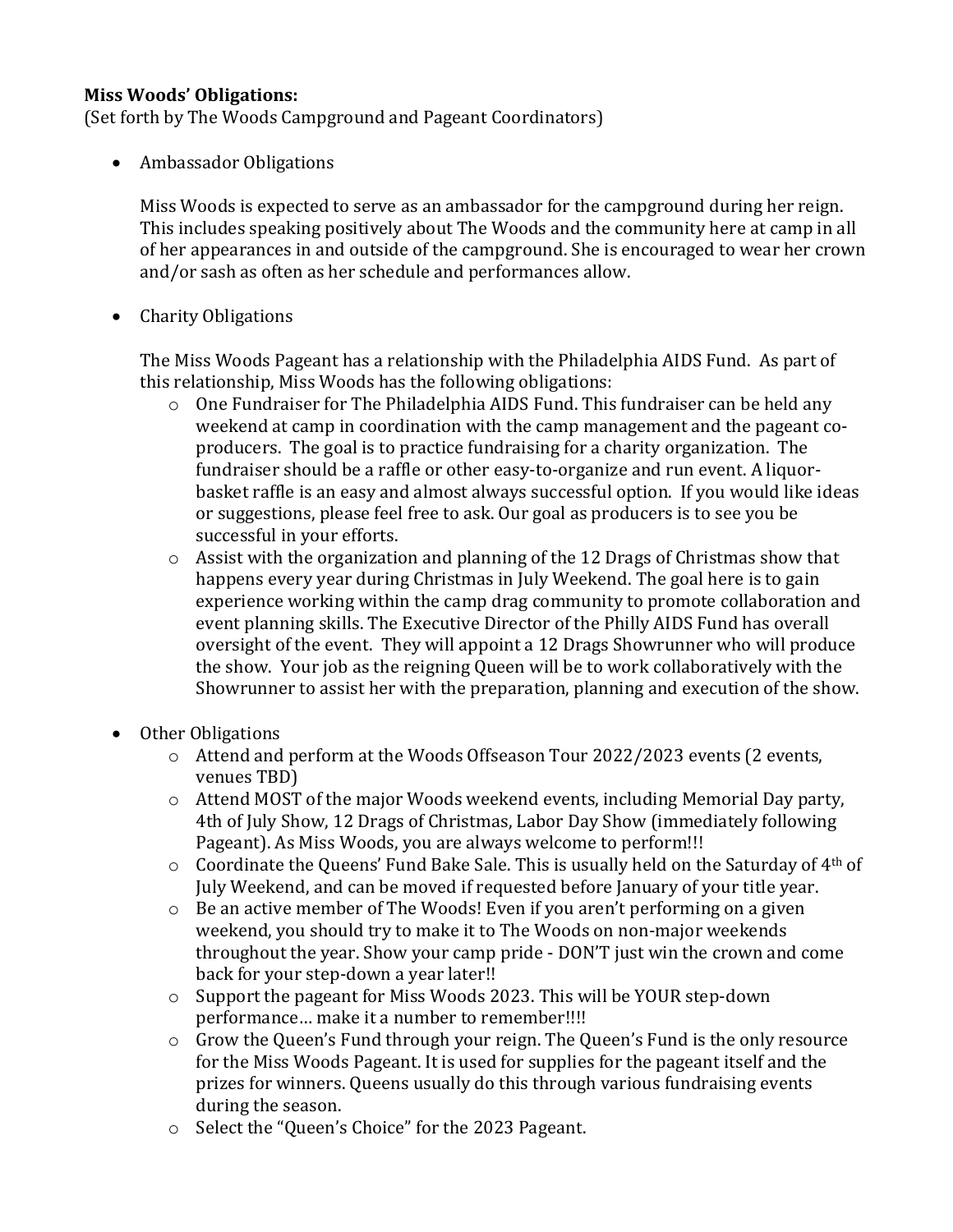## **Miss Woods Pageant Signature Page**

By signing below, I hereby agree to the terms and conditions stated above. If I am crowned Miss Woods 2023, I will fulfill the obligations set forth by The Woods Campground and Pageant Coordinators. If I fail to do so, I WILL relinquish the crown to the First Alternate, and will repay the monetary prize to the Pageant Coordinators.

(Print) (Sign) (Date)

\_\_\_\_\_\_\_\_\_\_\_\_\_\_\_\_\_\_\_\_\_\_\_\_\_\_\_\_\_\_\_\_\_\_\_ \_\_\_\_\_\_\_\_\_\_\_\_\_\_\_\_\_\_\_\_\_\_\_\_\_\_\_\_\_\_\_\_\_\_\_ \_\_\_\_\_\_\_\_\_\_\_\_\_\_\_

(Drag Name)

\_\_\_\_\_\_\_\_\_\_\_\_\_\_\_\_\_\_\_\_\_\_\_\_\_\_\_\_\_\_\_\_\_\_\_\_\_\_\_\_\_\_\_\_\_\_\_\_\_\_\_\_\_\_\_\_\_\_\_\_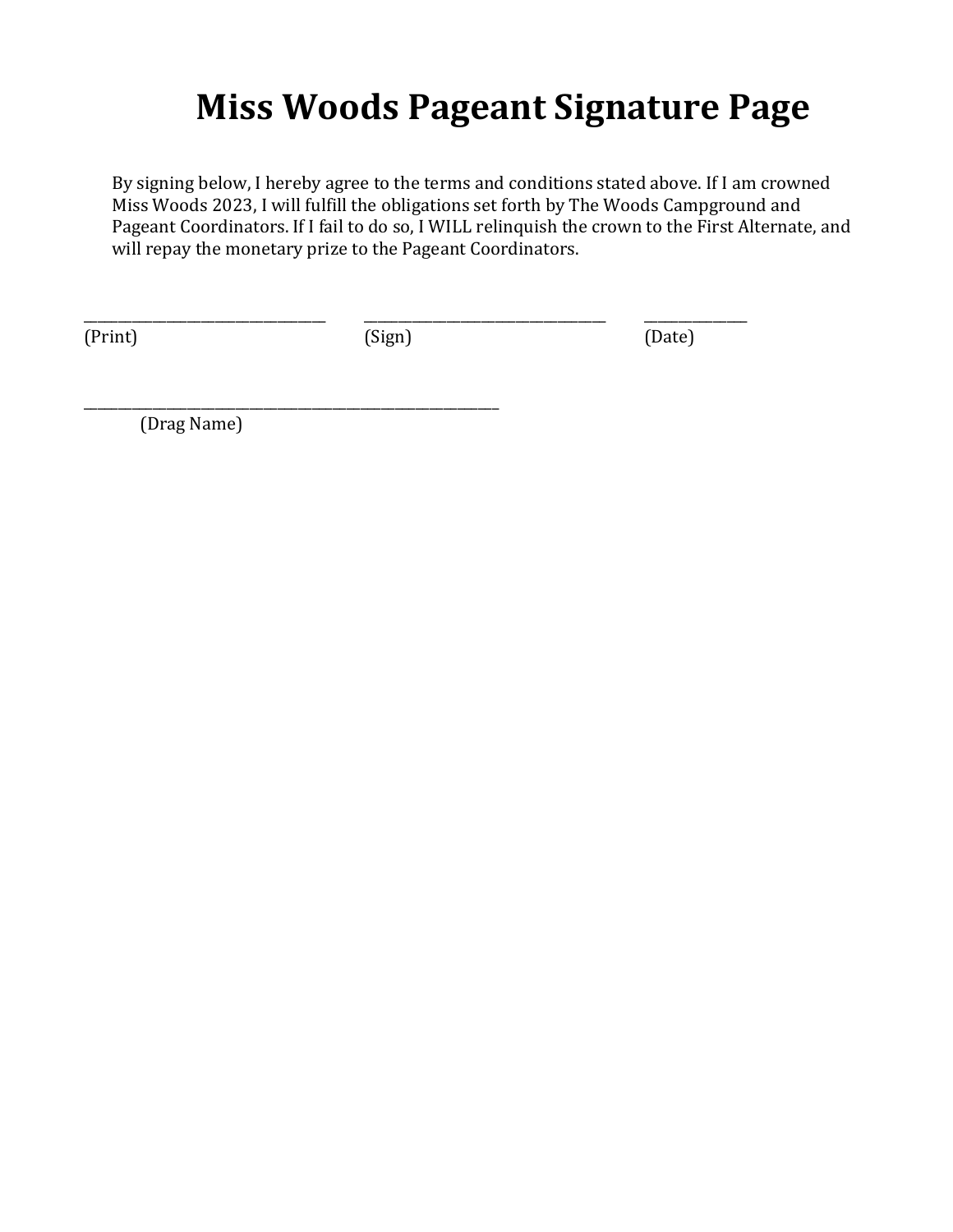### **Miss Woods Pageant Categories**

#### **"Queen's Choice"**

#### *Dressed for the GODS!*

Get inspired this year by Greek Goddesses! Feeling full of love? Show us your best Aphrodite. On the hunt? Let your Artemis prowl. Ready to slay? Serve up Athena.

Unleash the Divine inside of you with a look inspired by the Ancient Greek Goddesses.

Lots of love,

Sapphire

You will be judged on:

- Style (10 pts.)
	- o Look
	- o Overall Execution
- Creativity (10 pts.)
	- o Uniqueness
	- o Match to Theme

#### **"Talent"**

This category showcases you as a performer. You will have up to three and a half minutes to perform your talent. (Longer numbers will be cut off by the DJ.)

You will be judged on the QUALITY of the entertainment package you present. Does the talent you present entertain the judges and audience? Did you evoke emotion? Was the choreography suited to the number and to YOU? If you lip-sync, was it clean? If you sing live, did you seem comfortable and project stage presence? Did your costume work well for your chosen performance?

You will be judged on:

- Entertainment (10 pts.)
	- o Audience Appeal
	- o Emotion
- Quality (10 pts.)
	- o Choreography
	- o Lip Sync
	- o Voice Quality
	- o Stage Presence
- Creativity (10 pts.)
	- o Concept
	- o Costuming
	- o Cohesiveness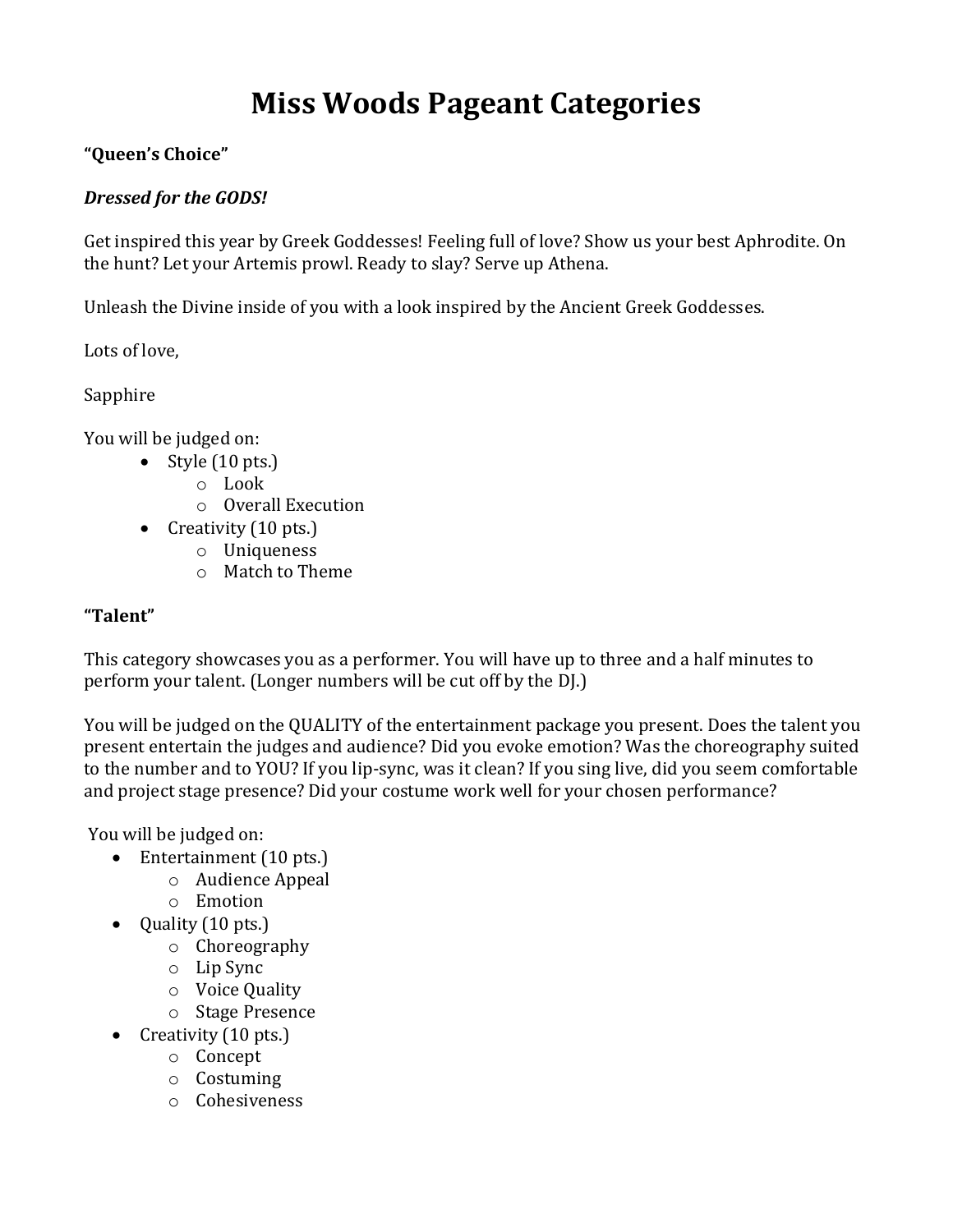#### **"Evening Gown & Question"**

#### *What's your sign, Baby?*

This is the most elegant part of the competition! We want you to serve us a stunning evening look inspired by your sign. Zodiac or otherwise, turn out a look that will leave the judges and the audience gagged!

You will be judged on the following:

- Style
	- o Concept
	- o Fit
	- o Appropriateness to theme
- Modeling
	- o Movement
	- o Walk
	- o Presence
- Cohesion
	- o Overall Look
	- o Hair
	- o Accessories
	- o Shoes

A question will also be asked of each contestant, chosen by the producers. This part of the category will show how well you think on your feet, and how you can handle being on a microphone under pressure.

You will be judged on:

- Presence (10 pts.)
	- o Overall Answer
	- o Comfort on Stage
- Creativity (10 pts.)
	- o Cohesiveness
	- o Spontaneity

#### **Remember to answer the question!!**